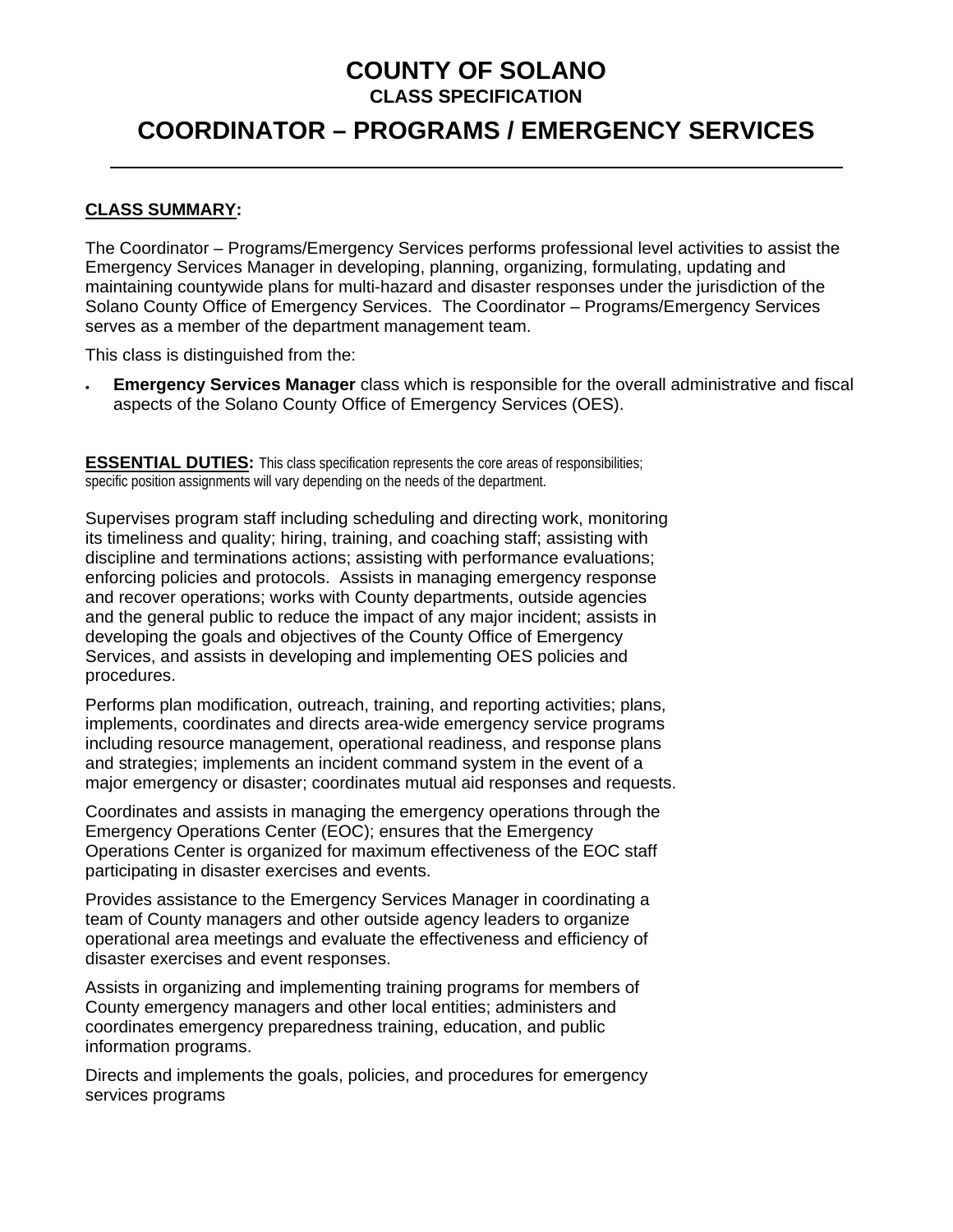## **COUNTY OF SOLANO CLASS SPECIFICATION**

# **COORDINATOR – PROGRAMS / EMERGENCY SERVICES**

Prepares reports and executes program related documents as needed.

Performs other duties of a similar nature and level as assigned.

#### **Training and Experience:**

Bachelor's Degree in a closely related field and three years of professional level experience related to the area of assignment is required. An equivalent combination of education and experience sufficient to perform the essential duties of the job may be substituted.

#### **Licensing/Certification Requirements:**

State of California Driver's License Class C

#### **Knowledge of:**

- Applicable federal, state, and local laws, rules, regulations, codes, and/or statutes
- Basic knowledge of the Incident Command System (ICS) and the National Incident Management System (NIMS).
- Supervisory practices and principles
- Principles and effective practices of disaster management, emergency planning, response operations and training.
- Organizational analysis and management.
- Federal and State emergency services and response resources.
- Methods of record keeping and standard report preparation, including basic statistical techniques.
- Budgetary principles and practices

#### **Skills in:**

- Working under pressure to meet timelines and handling multiple and changing priorities
- Delegating responsibility and authority to others
- Communicating effectively, both orally and in writing
- Interpreting and applying laws, regulations, codes, and policies
- Use of a variety of computer-based technologies
- Establishing and maintain harmonious working relationships with those contacted in the course of work; demonstrating tack; diplomacy and patience